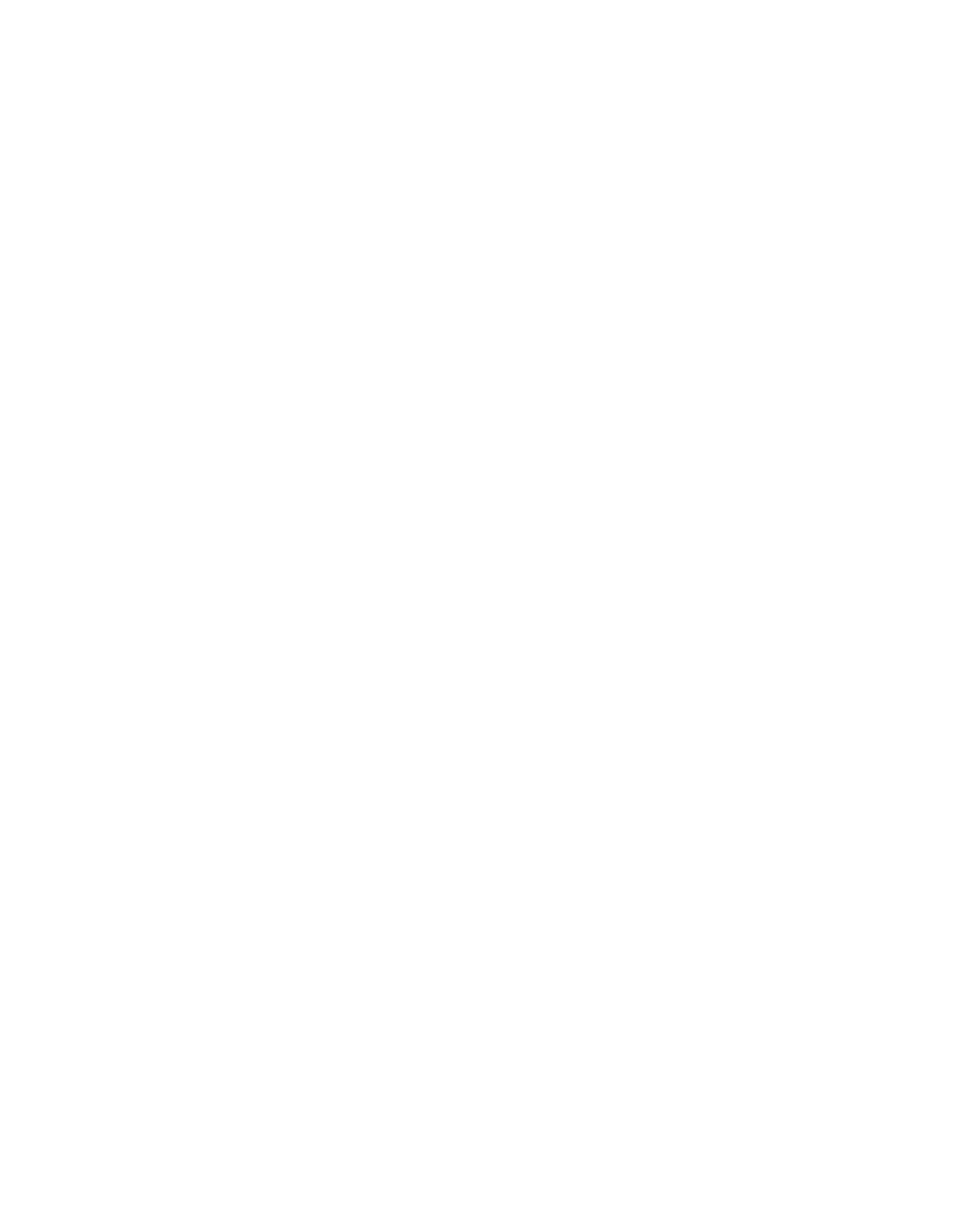# **SEXUAL ABUSE OF ARIZONANS WITH DEVELOPMENTAL AND OTHER DISABILITIES** 2019 Legislative and Regulatory Recommendations for Prevention

When a woman with severe disabilities [gave birth](https://www.azfamily.com/news/woman-in-vegetative-state-gives-birth-at-hacienda-healthcare-in/article_9342c7c4-0fb2-11e9-8138-4fcd53869faf.html) at a nursing facility in Phoenix, Arizona in late 2018, it sparked an international outrage. The crisis at Hacienda HealthCare continues to shine a spotlight on issues within Arizona's current system of monitoring, detecting, and reporting sexual abuse of people with disabilities. It has also educated the public how the rape at Hacienda isn't isolated to only care facilities. The Bureau of Justice Statistics National Crime Victimization Survey [reports](https://www.bjs.gov/content/pub/pdf/capd0915st.pdf) that between 2009 to 2015 people with disabilities were more than three times as likely as those without disabilities to be victims of violent crime, including sexual assault. Of those crimes, 40% were committed by someone they knew well. Those with cognitive disabilities are [seven times](https://www.npr.org/2018/01/08/570224090/the-sexual-assault-epidemic-no-one-talks-about)  [more likely](https://www.npr.org/2018/01/08/570224090/the-sexual-assault-epidemic-no-one-talks-about) to be sexually assaulted than the general public; that statistic increases to 12 times more likely if the person with the cognitive disability is also female. These rates may be significantly higher than reported, since they don't include people who live in institutional settings.

While these estimates clearly show the high incidence of sexual abuse suffered by those with disabilities, there has been almost no implementation of policies designed to recognize and stop it until now. The following set of legislative and regulatory recommendations have been developed from a series of roundtables, two public meetings, survey input, interviews, and a policy review. We included a variety of local voices: people with disabilities, state agency representatives, elected leaders, family members, and advocates. A committee of council members, academics, community advocates, state agency representatives, and people with disabilities has also vetted the recommendations.

### 1. STRENGTHEN "DUTY TO REPORT" LAWS

A. Consistent and annual training: Create legislation requiring staff of any agency or organization who are mandatory reporters under ARS §13-3620 or who have a duty to report abuse under ARS §46-454 to receive, at a minimum, annual training on:

- 1. defining the different types of abuse under current state law, including sexual abuse;
- 2. recognizing signs of these various types of abuse in the population the agency or organization serves;
- 3. how to report abuse and what happens after the report, including protection from retaliation for those who report abuse;
- 4. how to prevent abuse; and
- 5. how to care for the victim who has been abused, including how to refer to behavioral health services or trauma-informed care.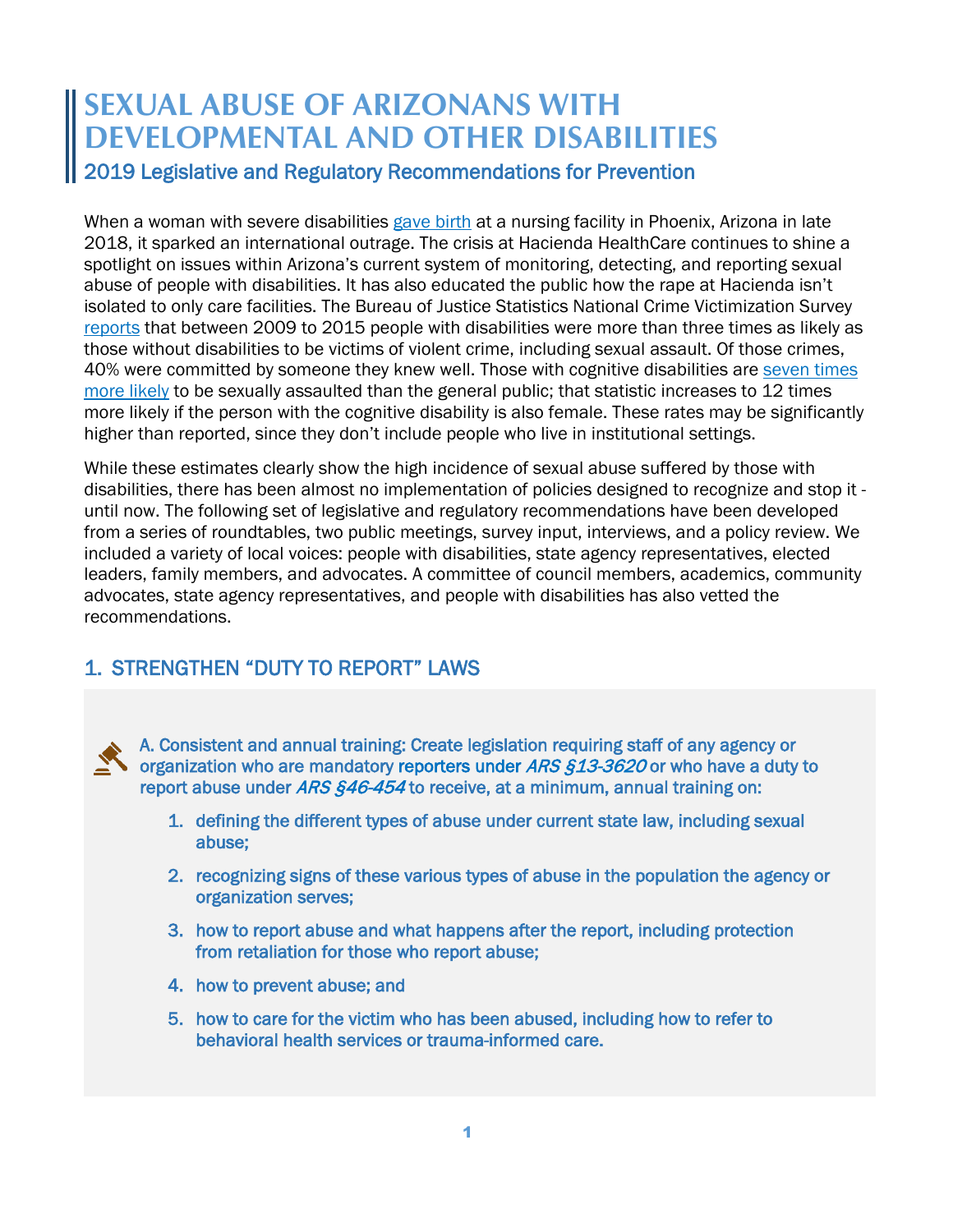#### B. Stiffer penalties:

- 1. Elevate the penalty for failing to report abuse of vulnerable adults from a class 1 misdemeanor to a class 6 felony, as consistent with non-compliance of mandatory reporting in child abuse cases.
- 2. Administer financial sanctions with escalating penalties to organizations that fail to comply with any requirement of this provision.

C. Protecting those who report abuse: Insert legislative language that protects the mandatory reporter from retaliation.

#### Background:

A. Many staff at state agencies, schools, provider organizations, and others who work with people with disabilities may not be able to recognize signs of abuse for those who have intellectual disabilities or dementia, or individuals who are non-verbal. Many staff may not know what to do if they see abuse. Unfortunately, there are currently no state legislative requirements regarding training for "mandatory reporting" for children or "duty to report" for vulnerable adults. In addition, there are no consistent training requirements across residential and other Medicaid-funded community-based settings, such as day treatment and employment support services:

- Group homes are not required to deliver training beyond general "abuse and neglect," which is ill-defined by the current law. Current requirements in the Arizona Administrative Code (A.A.C. R6-6-808) only state that the Department of Economic Security (DES) - Division of Developmental Disabilities (DDD) providers require training in abuse and neglect. There is no mention of frequency, what abuse and neglect means, or what should be included in the training.
- The state Medicaid agency, the Arizona Health Care Cost Containment System (AHCCCS), requires a one-time training on abuse, including sexual abuse, to earn certification for direct care workers who provide home and community-based services (HCBS).
- Federal law 42 C.F.R. 483.95 requires training for workers in intermediate care facilities for individuals with intellectual disabilities (ICF-IIDs) that includes learning how to define, report on, and prevent abuse. However, this training doesn't include information on how to recognize it.

B. The penalties for not reporting are less for vulnerable adults than for children. Failure to report child abuse can result in a class 6 felony conviction (ARS §13-3620); for vulnerable adults, it's a class 1 misdemeanor (ARS §46-454). Currently, DDD has no ability to levy financial sanctions against organizations for non-compliance. Protections and penalties need to be more clearly defined, stronger, and equitable.

C. Currently, there are limited safeguards to protect mandatory reporters from retaliation from their employers. Anecdotal reports indicate this may have contributed to an environment of silence at Hacienda – an environment in which employees feared for their jobs and their livelihoods if they shared what they knew of abuses and neglect at the facility: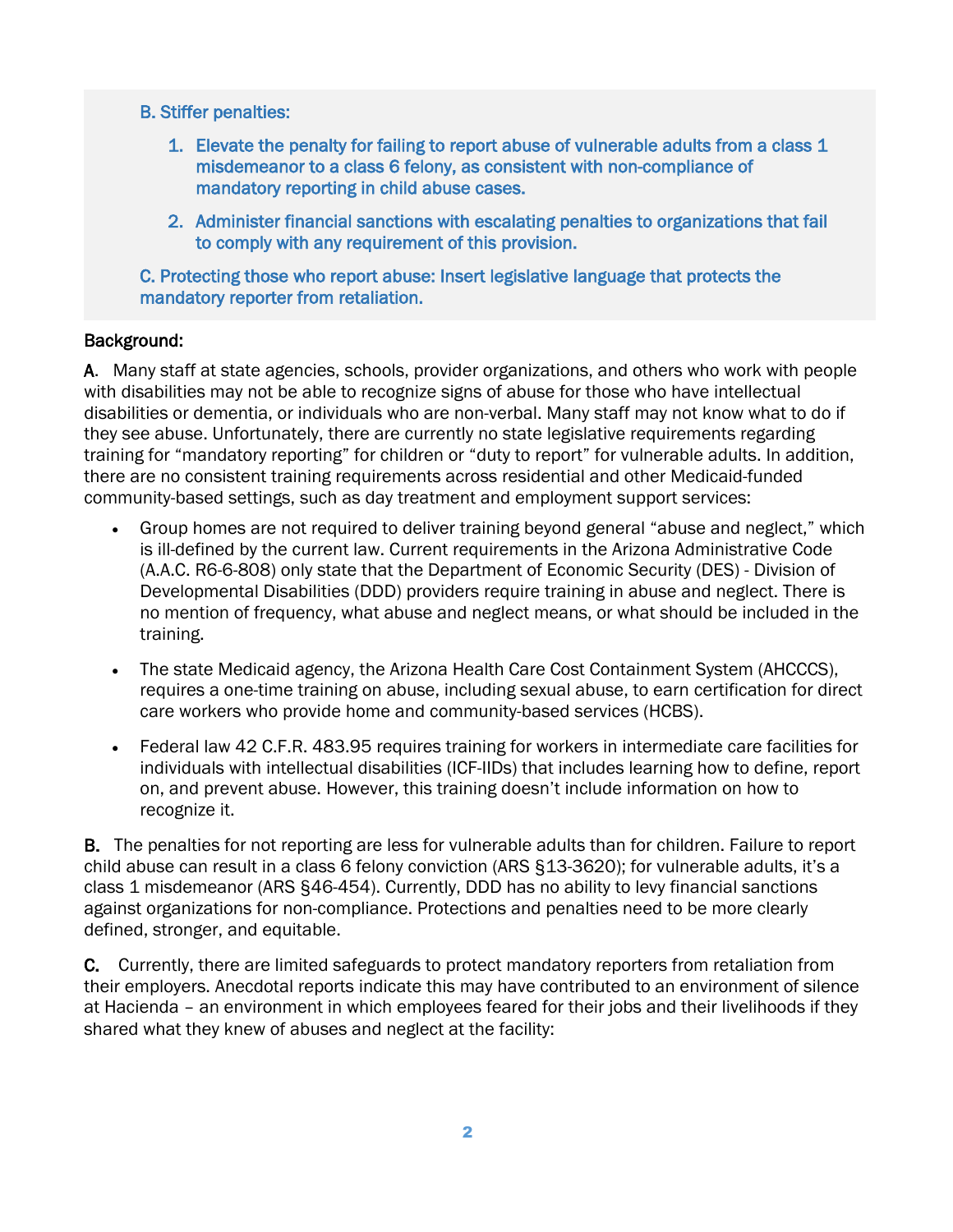- The Arizona Employment Protection Act (AEPA) offers some protection for wrongful discharge claims and offers limited whistleblower protection. Under this law, an employee may not be discharged in retaliation for disclosing that he/she has information (or a reasonable belief) that the employer has violated, is violating, or will violate an Arizona statute (ARS § 23- 1501(3)(c)(ii). We could not identify any protection against retaliation if the complaint was made against another party, such as another staff member. There is also no protection from demotions or other penalties an employer could give the employee who reported.
- Under ARS §46-453, people who report through Adult Protective Services (APS) are protected against civil and criminal liability. They are not, however, protected from retaliation from their employers; if the report is made outside of APS to include the police, there are no immunity laws whatsoever.

#### 2. ELIMINATE DEEMED STATUS LICENSES



Require ICF-IIDs such as Hacienda and the Arizona Training Program at Coolidge to be licensed by the Arizona Department of Health Services. Also, eliminate "Deemed Status" Licensing for healthcare institutions that primarily service children and adults with cognitive disabilities or dementia.

Background: ICF-IIDs are certified by the Centers for Medicare and Medicaid Services (CMS) and are exempt from the Arizona Department of Health Services (ADHS) licensing requirements. As a result, they do not have a state license to operate. These facilities are not accountable to state licensing requirements, and the state cannot use its licensing authority to compel compliance with state requirements. CMS can choose to no longer certify the facilities, and AHCCCS and DES can elect to remove their members if the organization is failing to meet CMS requirements. However, the state currently has no ability to use licensing requirements as leverage to achieve compliance with state standards. It is recommended that ARS §36-591(E) be eliminated to require ICF-IIDs to be licensed by ADHS.

In addition, the Arizona State Legislature passed Deemed Status laws (ARS §36-595) which allow healthcare institutions that are accredited by "an appropriate independent body" (such as the [Council on Accreditation\)](http://coanet.org/home/) to hold a deemed-status license from ADHS. The agency must accept the accreditation in lieu of a routine annual agency inspection (ARS §36-424(B)). As a result, Arizona healthcare institutions that serve people with cognitive disabilities and dementia avoid routine annual inspections that determine compliance with state licensing standards, although ADHS is still required to respond to licensing compliance concerns (ARS §36-424(C)). Healthcare institutions that serve persons with cognitive disabilities and dementia should be excluded from the ARS §36- 424(B) exemption language. Such exclusion would ensure healthcare institutions that serve these groups are inspected annually by ADHS as a condition of their license, not just when a complaint is filed with ADHS.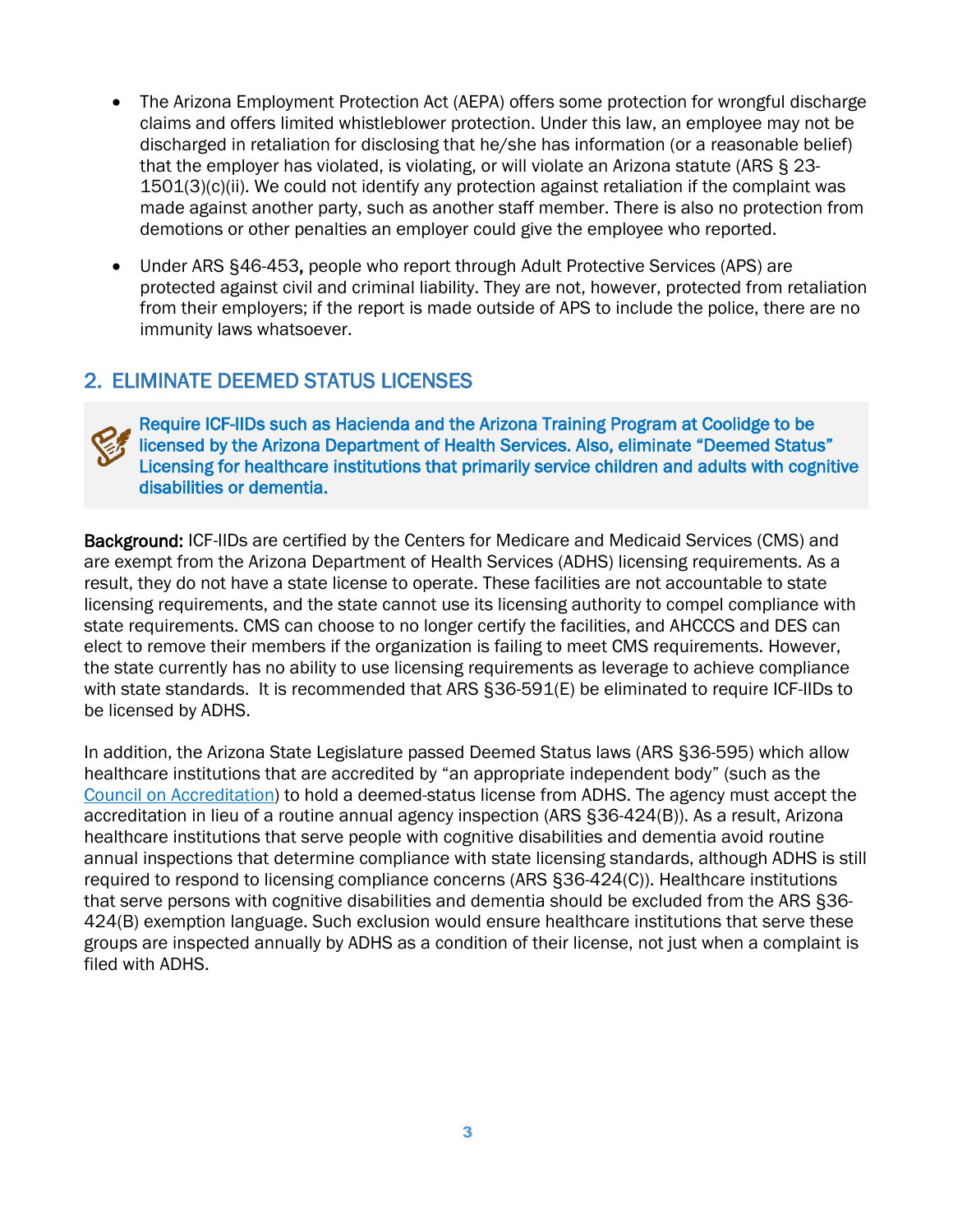#### 3. RAISE AWARENESS OF SEXUAL ABUSE AMONG PEOPLE WITH DISABILITIES

Require DDD Support Coordinators to annually review the information below with the  $\prime$  member and the family in detail, and in a format that can be understood by the member:

- the right to be free from abuse and sexual abuse;
- how to recognize sexual abuse, physical and emotional abuse, neglect, and financial exploitation;
- how to report abuse; and
- what happens after the report is made.

Background: [More than 40,000 individuals](https://des.az.gov/services/disabilities/developmental-disabilities/public-councils-and-other-committees-about-developmental-disabilities/developmental-disabilities-advisory-council) with developmental disabilities and their families are served by DDD in Arizona. Some members may live in situations where they are abused and afraid. Some people don't know who to tell about their abuse or are afraid they will get in trouble if they do tell. While we know this population experiences a higher rate of abuse, there is no ongoing required training or notification requirements for members and their families about recognizing the different types of abuse as defined under (ARS §§13-3623 and 46-451), including sexual abuse, and how to report it.

Specifically, there should be a required annual review for physical, emotional, and sexual abuse, neglect, and financial exploitation with DDD members and their families about:

- how to define it
- how to identify it
- how to report it
- what happens after they report, e.g., what happens if their caregiver is removed;
- what protections they have from retaliation, e.g., they won't lose benefits in response
- how to prevent it

Also, parents, family members, or caregivers of the member should be trained about their roles as mandatory reporters. Like staff members, they are subject to prosecution for failing to report abuse. This review of their rights should be performed at least annually by the member's Support Coordinator and offered in a format that is easiest to understand for the individual, such as plain language, American Sign Language, or pictures or videos. At this review, the Support Coordinator should also provide additional training resources to the individual and family that they may pursue on their own. All video resources they share should be captioned. The member should also be provided with the abuse reporting information and phone number to take with them.

#### 4. FUND SEXUAL VIOLENCE PREVENTION AND TRAUMA-INFORMED CARE

Allocate funding to expand the number of trauma-informed counselors, advocates, and forensic nurses who can help support victims.

Background: Arizona is one of only a few states that does not provide any funding to assist victims of domestic and sexual violence or prevention efforts. While there are 24-hour hotlines to help people [find a shelter,](http://www.southwestnetwork.org/nt19rg/result.asp?engSearch=10) there are no 24-hour brick-and-mortar rape crisis centers available. There is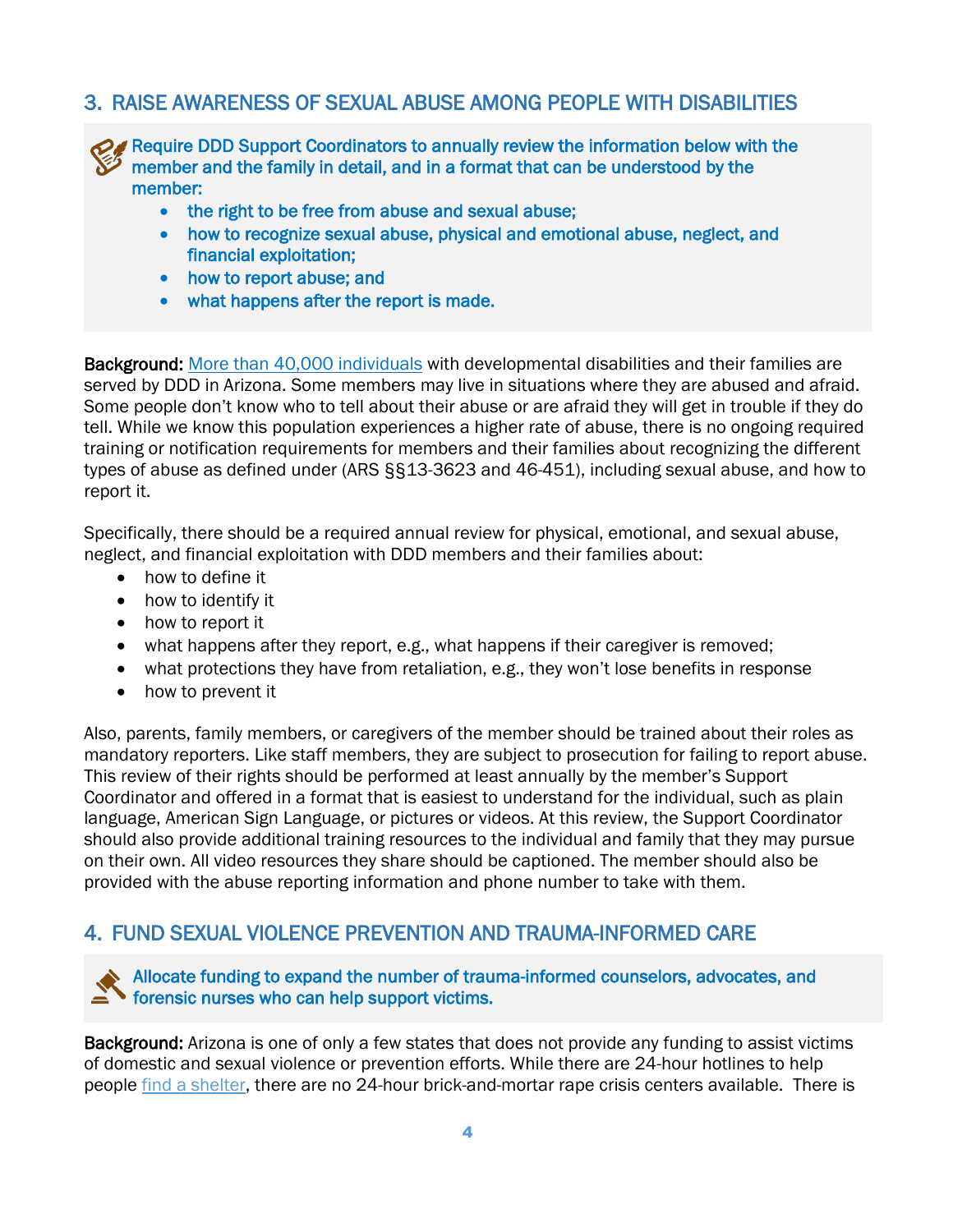also a shortage of trauma-informed counselors overall, with an especially acute shortage of those trained in working with individuals with autism, intellectual, or other disabilities. The funding would be used to expand the number of advocates, medical forensic nurses, and trauma-informed therapists who can help the victim, regardless of disability, to cope and heal. In addition, Arizona needs innovative, community-based, fully accessible, comprehensive service centers for sexual violence survivors that are available 24/7. These centers should include both medical care and trauma-informed counseling to help current victims and those who have experienced sexual violence in the past.

## 5. ESTABLISH PROTECTIONS FOR VICTIMS WITH DISABILITIES WHO TESTIFY

#### Create legislation that would carve out special rules to support people with disabilities to give testimony in criminal trials.

Background: Although victims with intellectual disabilities and dementia should be believed, they are often seen as unreliable witnesses. Rarely are their cases ever substantiated, or their perpetrators arrested by police; even fewer of these cases are brought to court. Knowing how to interview people with disabilities is critically important, but many struggle with how to engage in those conversations.

Some individuals with autism or other disabilities can't appear in a courtroom because of their disability-related cognitive limitations. In the case of the young woman at Hacienda, a court appearance is physically impossible. If not done properly, the interview and criminal proceedings can also re-victimize the individual and cause tremendous psychological stress, and even more so for vulnerable adults. [The Arc,](https://www.thearc.org/) a nationwide advocacy organization for people with intellectual and developmental disabilities, examined state policies and found at least 32 states have created special rules that give victims with disabilities accommodations to navigate the justice system. This allows their voice to be heard. Unfortunately, Arizona is not among these states.

For example, in Washington state, statutes allow for:

- Representation of witnesses: A victim who is incapacitated or otherwise incompetent shall be represented by a parent or present legal guardian, or if none exists, by a representative designated by the prosecuting attorney without court appointment or legal guardianship proceedings. Wash. Rev. Code § 7.69.040.
- Accommodations: "Dependent persons" (includes people with intellectual and developmental disabilities) are afforded particular rights including: having language explained to them, allowing advocate to be present in court, etc. Wash. Rev. Code § 7.69B.020.

In Maine, state statutes allow for:

• Hearsay: An out-of-court statement by someone with a developmental disability is admissible if it describes a sexual act, the court finds that it will promote the well-being of the witness, and the defense has the ability to cross-examine the witness. 15 M.R.S.A. 1205.

Some states have passed legislation requiring their law enforcement agencies or courts to undergo interaction with the disability community or bias training (i.e., AK, KY, LA, MN, NJ, NM, OR).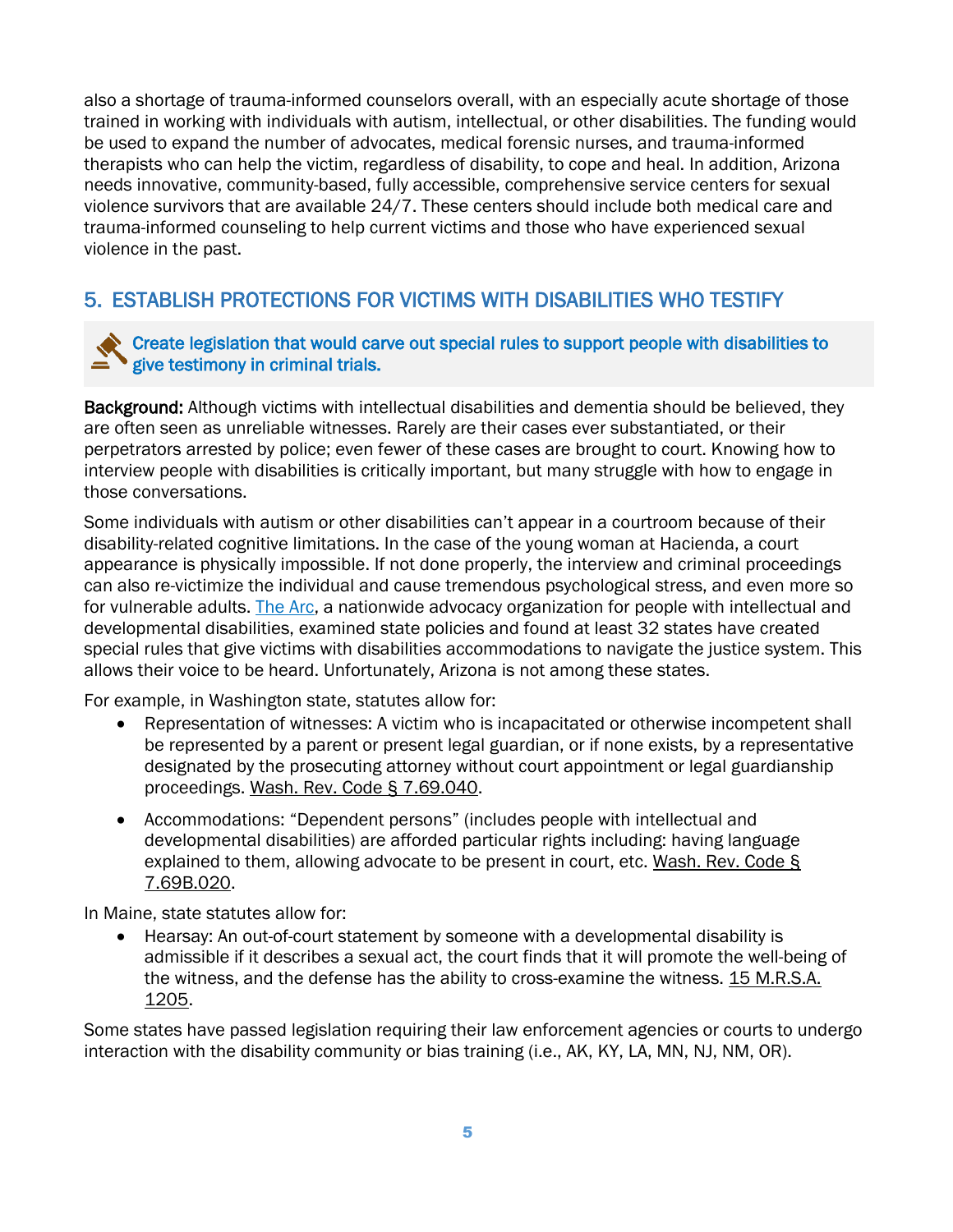#### 6. STRENGTHEN THE LEGISLATIVE MANDATE FOR ADULT PROTECTIVE SERVICES

Create legislation that requires APS to investigate every suspected case of abuse, neglect, and exploitation involving vulnerable adults. Educate the community on APS reporting and investigation processes. Allocate funding for more staff and staff training.

Background: Unlike the requirements placed on the Department of Child Safety (DCS) to investigate every allegation of criminal conduct (ARS § 8-471(E) (2)), there is no legislative requirement for APS to investigate each call the agency receives related to abuse, exploitation, or neglect of vulnerable adults. The statute states, "An evaluation is made to determine if the adult is in need of protective services…" (ARS § 46-452(3). According to the 2017 APS annual report, "An APS intake specialist assesses the information provided by the reporting source and determines whether the information meets the criteria necessary to accept an APS report." At the time of this report, it is unclear what this criteria is.

In state fiscal year 2017, APS received an all-time high of 26,785 communications concerning vulnerable adults and this number continues to grow – 13,056 (49%) of those were accepted as reports and investigated. When those reports are investigated, organizations with staff who are the alleged perpetrators state that they receive very little communication from APS. Reportedly, a staff member can be pulled out of the organization for up to six months, while receiving no communication from APS. There is a general lack of communication and confusion regarding the investigative process.

Several questions regarding APS need to be further clarified.

What is APS' criteria for determining when maltreatment calls involving vulnerable adults are investigated? What are the training requirements for the intake staff who determine if a report should be made and an investigation completed? The [hotline number](https://des.az.gov/services/aging-and-adult/adult-protective-services/adult-protective-services-central-intake-unit) to report abuse is operated Monday - Friday between 7:00 a.m. and 7:00 p.m. and Saturday, Sunday and state holidays 10:00 a.m. to 6:00 p.m. Investigators are assigned to cases Monday through Friday during normal operating hours. If reports are made outside of these hours and they are considered emergencies, callers are advised to call 9-1-1. APS has confirmed that intake staff make a determination using agency criteria from a "national best practice decision-making tool" to determine if a case that is reported is ultimately investigated, but it's still unclear what criteria is used.

It is recommended that APS provide training to the community on what calls are accepted as reports and what the process of reporting and investigation entails. There should also be stronger language adopted to ensure that all cases involving maltreatment of vulnerable adults are investigated. To complete more of these investigations and increase collaboration and communication with stakeholders, more resources for staffing are required.

Why are substantiation rates low? APS substantiation rates, in which the abuse has been verified and the perpetrator has been confirmed, have been consistently low over the years. The reported substantiation rate in 2018 was 2.3%. However, 11% of all cases were verified. When a case is verified, it means there was enough evidence to prove a crime occurred, but a perpetrator could not be identified or the perpetrator was a vulnerable adult caregiver. One example of this would be if an adult with dementia neglected their adult child with a disability while taking care of them.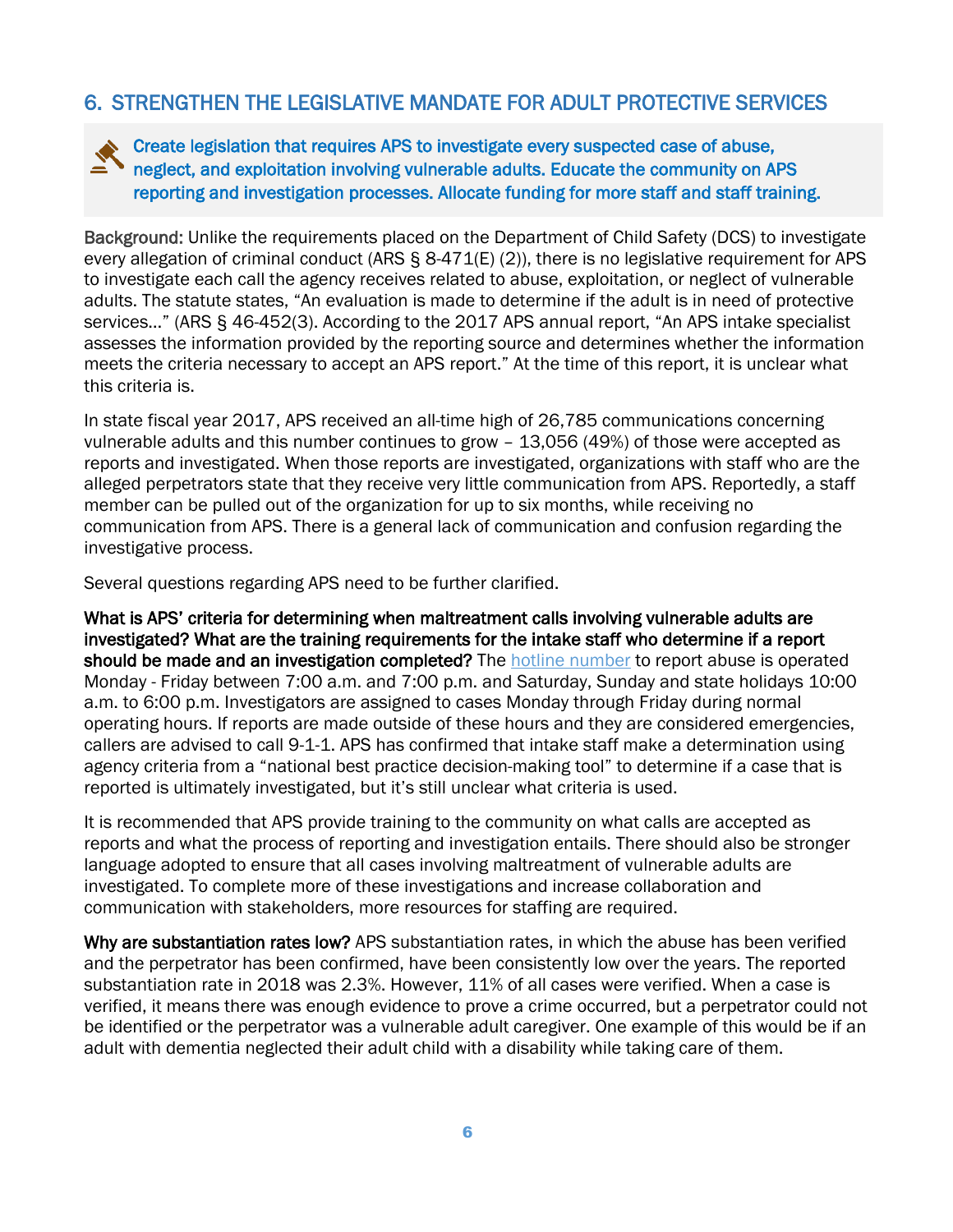The substantiation process itself may contribute to lower rates. An APS investigator makes a recommendation to substantiate a report, and the information is then submitted to the Arizona Attorney General's Office where a final determination is made based on evidence submitted. If the case is substantiated, alleged perpetrators have a right to appeal. The substantiation process can take several months. Most cases wind up unsubstantiated.

APS states some reasons that contribute to these difficulties. It all boils down to the evidence:

- Difficulty obtaining medical documents in the timeframe of allegations for clients who have not been to the doctor for several years
- Unknown named caretakers for facility and group home cases
- Clients are nonverbal or have significant memory issues, and there is no evidence to go forward
- Family members account for 26% of the alleged perpetrators. The clients are reluctant to talk to APS or give investigators any information because they are protecting their family member or are afraid.

Further investigation over why these rates are low needs to occur.

The Administration for Community Living released voluntary guidelines for state adult protective services systems. The report found that across the U.S., higher levels of education and more training are associated with higher substantiation rates, but it is unclear what the training requirements are for APS staff members. In addition, relationships with police and forensic centers strengthen investigations, but it is unknown how strong these relationships are in Arizona.

Both APS staff and representatives of law enforcement must be properly trained to interact with people with disabilities so that the information they gather and the outcomes of their investigations provide justice to those who have been victimized. It is also advised that APS strengthen connections with the [Arizona Center for Disability Law](https://na01.safelinks.protection.outlook.com/?url=https%3A%2F%2Fwww.azdisabilitylaw.org%2F&data=02%7C01%7CSRuf%40azdes.gov%7Ce8ba603fe416422d625e08d6861c2cfa%7C52e192b5925047e49e78ffd347bba407%7C0%7C0%7C636843852899008161&sdata=c8TyAri7oRcFuzVFlEuzBQ8wO%2BN6cBZn3XlUozNZASA%3D&reserved=0) (ACDL) to better coordinate investigation efforts. ACDL has federal access authority to conduct investigations in facilities. Their attorneys can talk to residents privately and are trained in communicating with people with disabilities who may have been victimized.

## 7. PUBLICLY POST ALL RESIDENTIAL MONITORING REPORTS



Background: Individuals and families only receive limited information about residential settings before they are asked to decide where to live. They don't have access to information regarding how these settings are performing. The monitoring reports are not posted online, as they are for ICF-IIDs, assisted living facilities, nursing homes, adult foster care, and other settings licensed by ADHS. To help individuals and families locate the right residential settings for them, DDD should publicly post performance reports.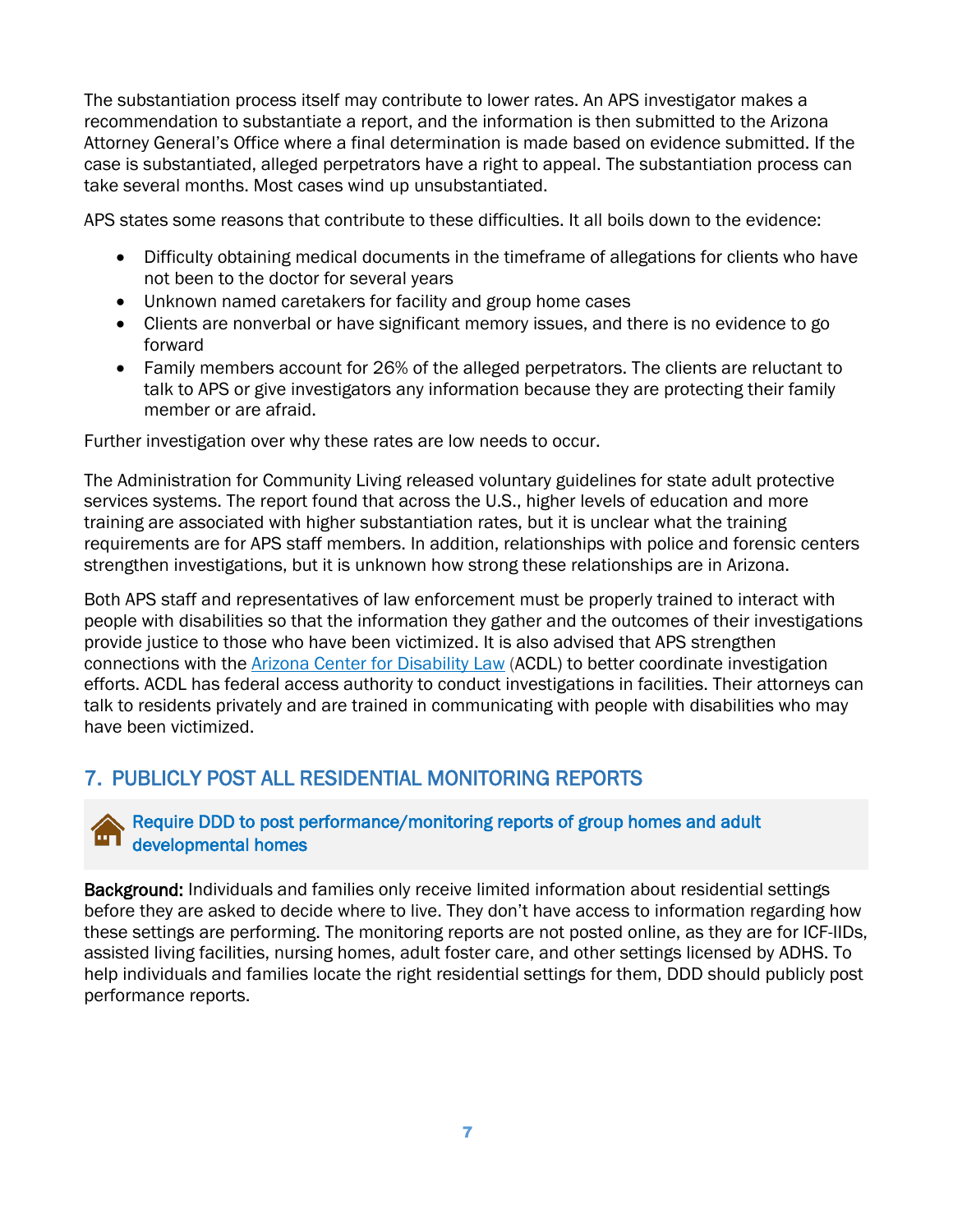## ADDITIONAL CONSIDERATIONS

The previous recommendations are only the beginning of changes community stakeholders and families want to see. The disability community struggles with several other issues, including:

- 1. Tribal communities: The victim in the Hacienda case is a member of the San Carlos Apache Tribe. Tribal members who live on sovereign nations in Arizona face additional barriers when reporting and prosecuting sexual violence. One reason is due to confusing law enforcement jurisdictions, which can include tribal police, federal agencies, county officials, or others, making it easier for a case to "fall through" the many cracks. There is an urgent need for more research into solutions to prevent sexual abuse of tribal members with disabilities, whether they live in a sovereign community or another area.
- 2. Background checks: Arizona's fingerprint clearance cards ensure that potential employees are not included in the criminal history records of the state of Arizona and the FBI. These cards are valid for six years. Within those six years, the Department of Public Safety emails employers if an employee is added to those criminal records. Separately, the APS registry is updated weekly and lists perpetrators who have been substantiated to have committed abuse, neglect, or exploitation against a vulnerable adult. The perpetrators placed on this list may not have a criminal charge that would be identified through regular background checks. It is recommended that organizations that interact with vulnerable adults or children conduct at least annual APS and DCS central registry checks for all employees. To make it easier for organizations to check these registries and ensure all names are found, it is recommended that APS create its registry in a format that may be uploaded to data management systems instead of the current PDF version.
- 3. Staff shortage crisis: To recognize sexual abuse in some individuals with intellectual disabilities, the staff must get to know them to recognize any physical or behavioral changes. That becomes very difficult when the average turnover rate in the disability service industry is high. A [2018 report by the Human Services Research Institute](https://www.nationalcoreindicators.org/upload/core-indicators/1_DSP_Workforce_Challenges_whole.pdf) as part of its National Core Indicators project finds that across the U.S., 46% of direct support professionals turn over in one year. The same report also finds that there is a shortage of staff available, with about 12% of direct service positions remaining open at all times. When the Hacienda rape was discovered, there were 31 part-time and full-time positions open at the facility. Following disclosure of the recent scandal, Hacienda was forced to hire a third party to fill gaps immediately.

Staff shortages affect the safety and quality of care of people with disabilities, and the problem is only getting worse. People with disabilities are living longer, and there continues to be a growing number of seniors in need of care. In this field, staff members receive low pay, require little education, and often face high stress in under-staffed organizations, which has been the case for years. A viable solution to eliminate this issue has yet to be found.

A task force needs to be created around staff shortage and quality, with a focus on driving systems change. There needs to be a frank discussion about how this issue is impacting the most vulnerable citizens in our community and what actions are needed to fix it. Creating a stable workforce would begin to address most of the quality of care and abuse issues faced now and would help people with disabilities live the life they desire.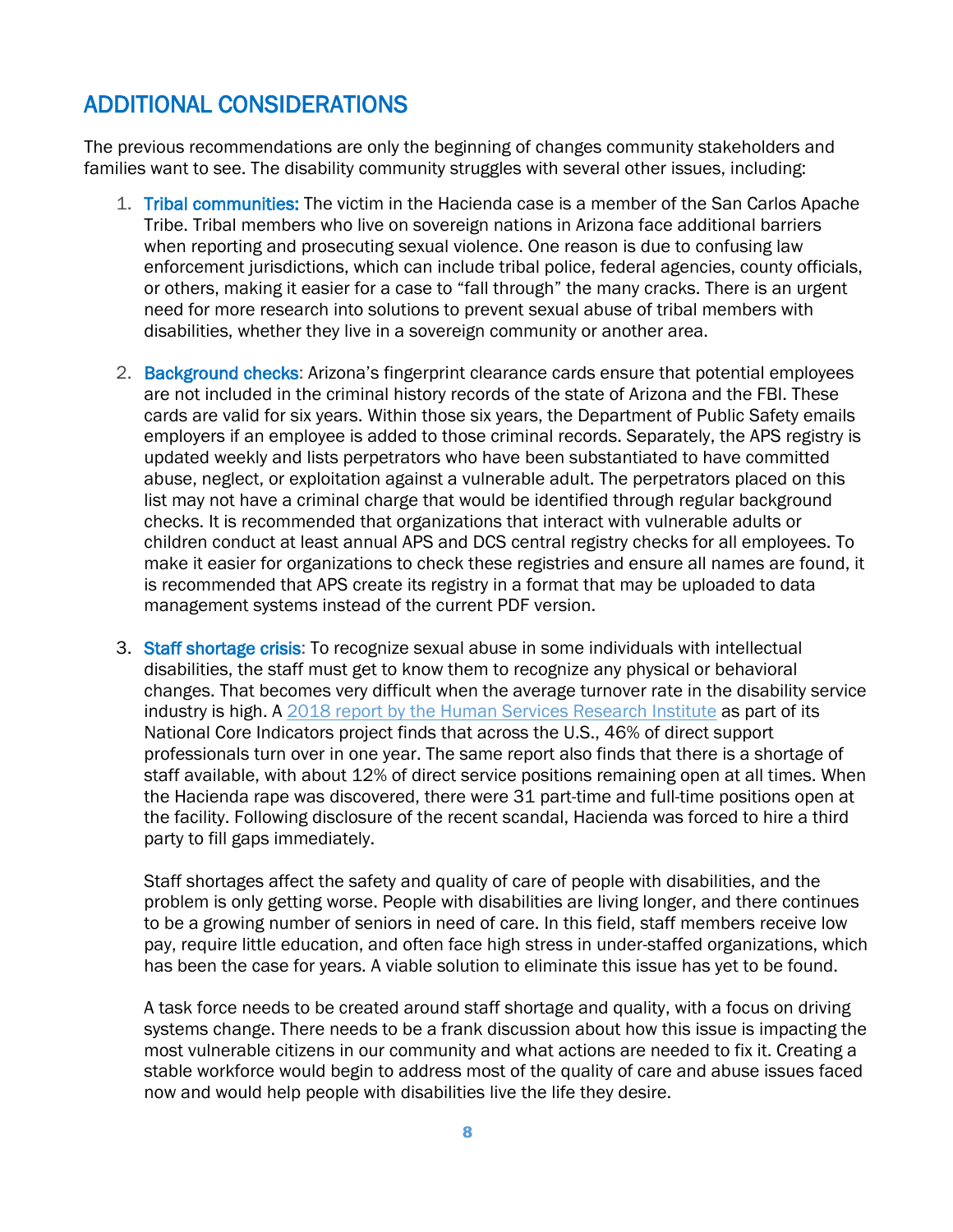4. Victim referrals to trauma-informed counselors: People with disabilities, including those who are non-verbal and who have been sexually abused, can positively benefit from traumainformed counseling. Currently, it is unknown if survivors are receiving it. State regulations mandate that if a DDD member appears to be abused, neglected, or injured, they are to receive an immediate medical examination by nursing staff or a licensed physician (A.A.C. R6-6-1603). But beyond the medical examination, it is not clear what type of counseling services members may receive. This needs to be further investigated.

## **CONCLUSION**

Carrying out each of these recommendations will require resources, whether it be money, time, staffing, or something else. In the wake of the Hacienda case, what Arizona decides to do, or not do, and how the state leverages its resources will signal to Arizonans with disabilities, their families, and the rest of the country where their safety and well-being stand among a list of competing priorities. Fortunately, preliminary steps have been taken. A bipartisan group of legislators and congressional staff have discussed with stakeholders how to prevent another Hacienda incident from happening. The Office of Governor Doug Ducey has also been keenly focused on addressing this matter and will soon convene a work group to determine what data is needed to improve the state's response to sexual violence against people with disabilities.

Moving forward, a group of stakeholders convened by the Arizona Developmental Disabilities Planning Council (ADDPC) will continue to meet. The next goal is to invite law enforcement and prosecutors to create and implement an action plan to ensure that Arizonan's with disabilities are safe from sexual abuse. The ADDPC will also release a grant solicitation for research on the impact of sexual violence on people with developmental disabilities in Arizona. While the ADDPC will not be able to comment on any drafted legislation, it will continue to share information to ensure Arizona improves its response to serving all people – including people with disabilities. To find out how to get involved or for more information, visit [addpc.az.gov.](https://addpc.az.gov/)